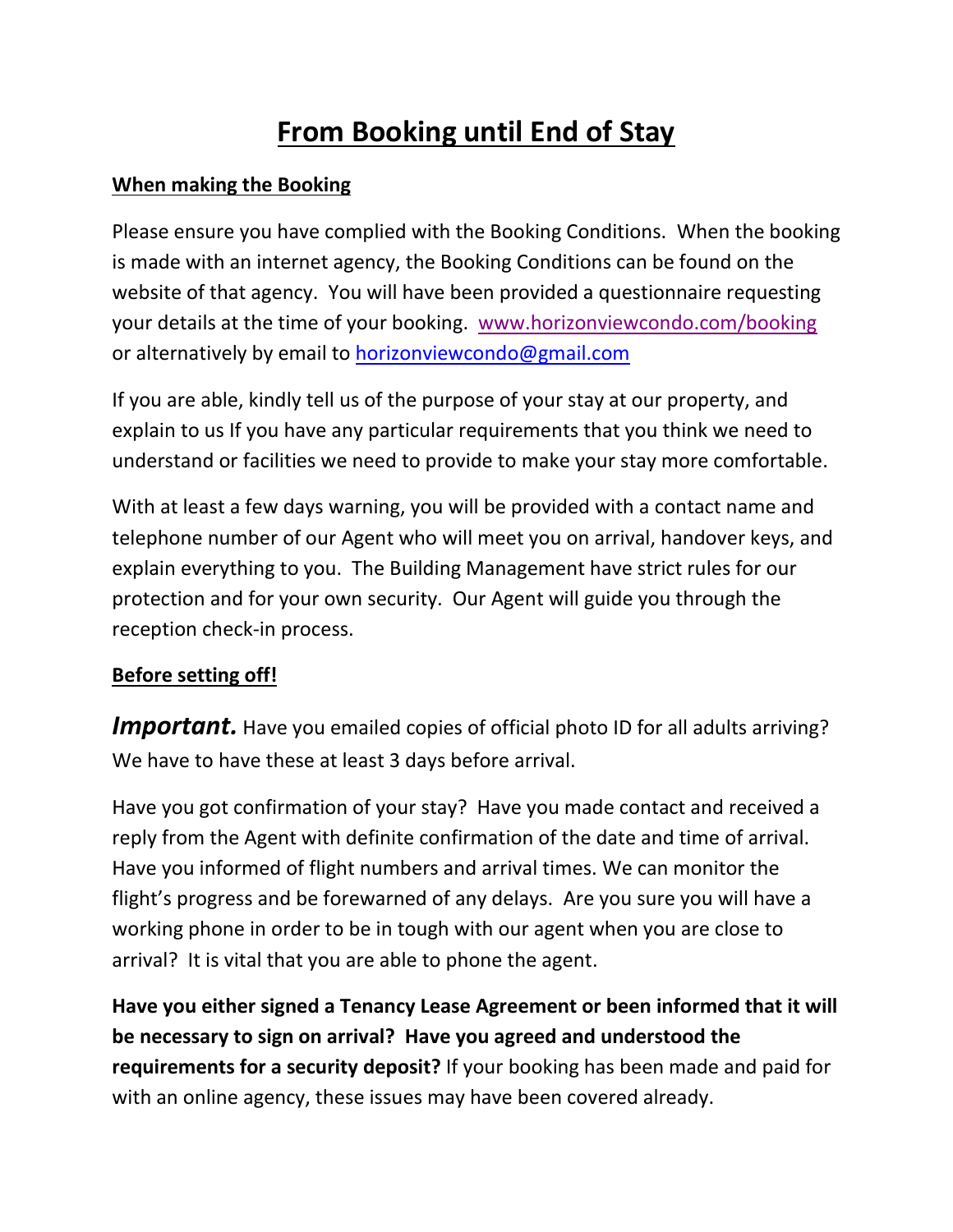## **Getting There**

The building called Horizon101 is the tallest building in the city of Cebu. Every taxi driver should know it. It is on a road called General Maxilom Avenue, but everybody still calls it by its old name "Mango Avenue". So, it is best to call the road Mango Avenue. Every taxi knows the road Mango Avenue, it is probably the most famous road in the city due to its vibrant night life. Just get into the taxi and say "Horizon 101, Mango Avenue". Mango Avenue is off a roundabout called Fuente. And the apartment building is a short walk from Fuente. Again, every taxi driver knows Fuente. And when you are there, you cannot help but notice the very tall building. There are two buildings, Tower 1 and Tower 2. Our condo is in the taller Tower 1 on the right-hand side, behind the coffee shop.

If you arrive at Mactan-Cebu airport, it is very easy to find the taxis. Choose a white taxi, they are cheaper. They always have a meter. Yellow taxis cost more. Taxi drivers in Cebu are good. Before you get into the taxi you will be handed a small piece of paper. The Airport Authority cares about good service and the piece of paper contains the registration number of your taxi if you should have a complaint. The cost from the airport should be about 250 pesos. Traffic is always bad. 45 minutes to an hour is a typical journey.

If you look at Cebu City on google maps, Fuente is always easy to spot. It is a roundabout with a green center. Take a look and you will see it. You will find Fuente very useful for its shops and supermarket. The supermarket is called "Robinsons".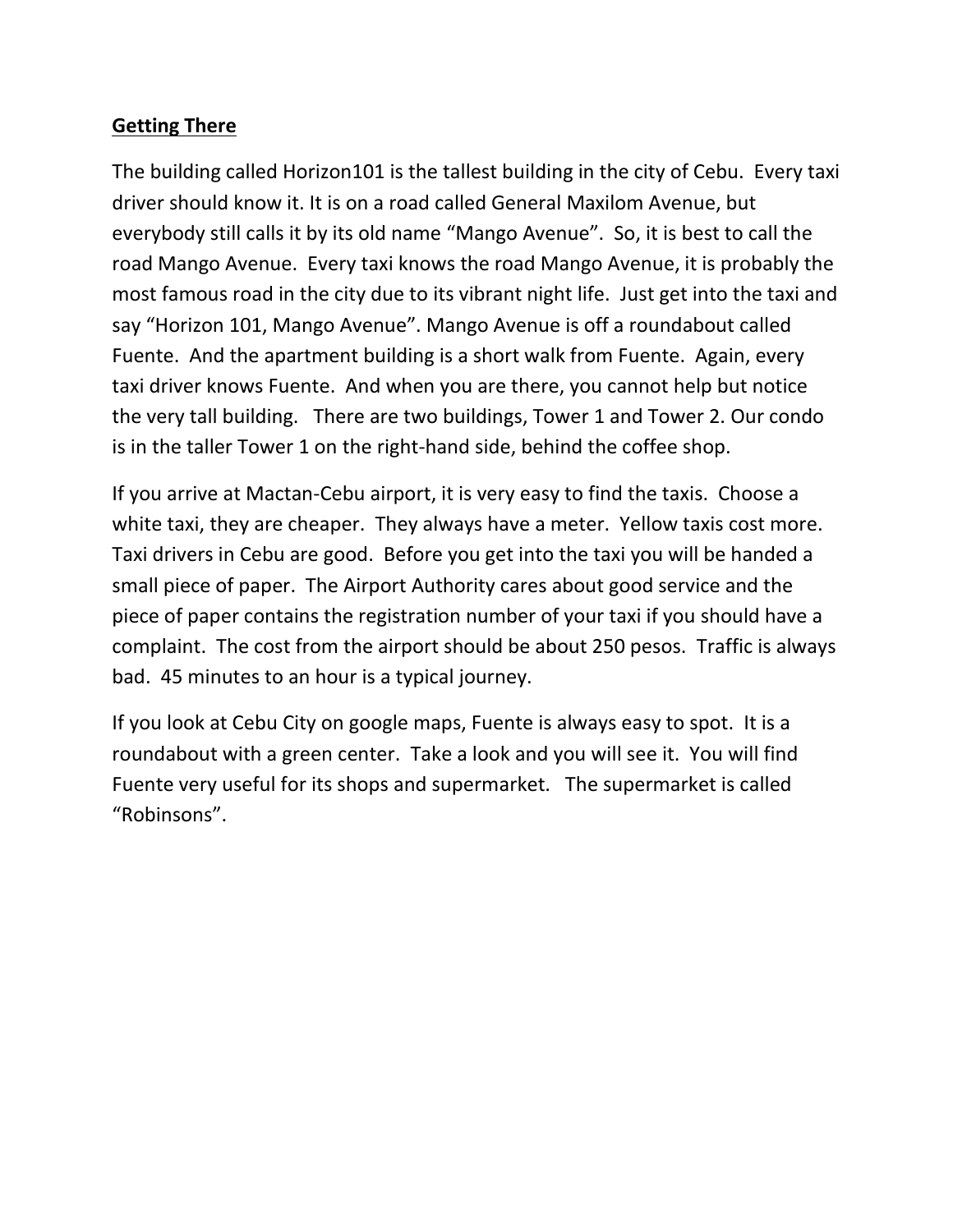### **Before arrival**

It is a good idea if possible, to call the Agent by phone before you arrive at the building. Important, agent have been requested not to wait in reception as it causes overcrowding, therefore it is vital to mske sure you have already made contact with your agent before setting off, and again when on route and nearing the building. The Agent might be waiting in the apartment and only requires 5 minutes to come down to reception. The phone number of the apartment is:

Telephone number: 0063 32 2313975 / (032) 2313975

### **Upon entry into the building**

There is strict security at the building and in addition to being asked some questions a search of bags might be requested. It is also necessary to walk through an airport style scanning machine. You will see in the reception seats where Agents often wait. There are forms that must be completed and signed in order to satisfy the requirements of the reception and security staff. You should already have supplied official photograph ID for all adults occupying the property. The Building Management reception staff will keep a copy for their records.

Note that no occupants may be enter the apartment before the Lead Name has checked in and signed the Tenancy Lease Agreement.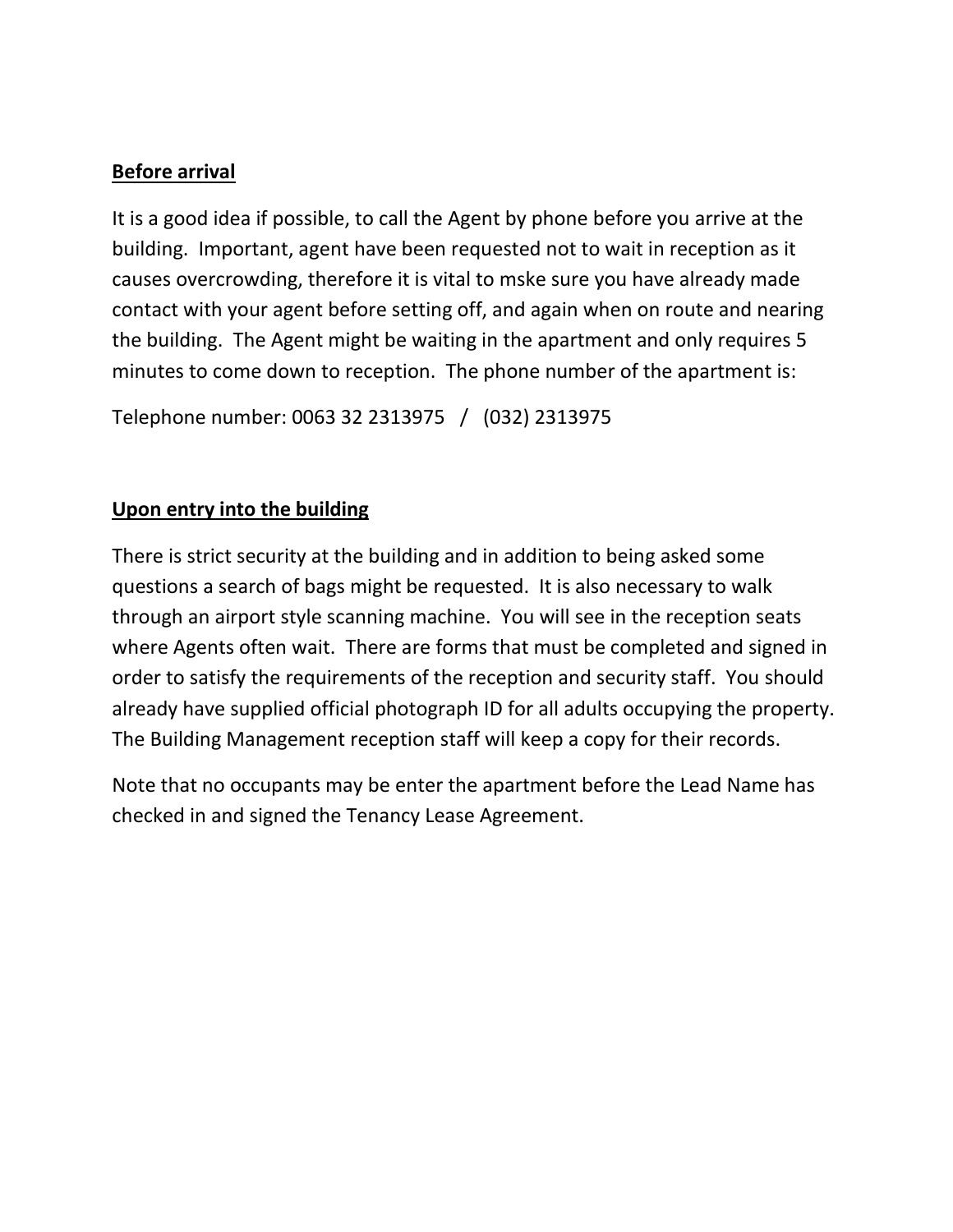#### **Upon entry into the apartment.**

Take time to be shown around the apartment by the Agent who will introduce you to the features and facilities. It is important to attend to and agree the complete list of items as shown by the Agent, as well as the condition of all items, fixtures and fittings. You will be required to sign the items list which will be retained by the Agent who will use it at the end of your stay to ensure all items are in place, working, and in an acceptable condition. We appreciate your time in this exercise. It is our wish to provide as many quality items for your enjoyment during your stay and we need to ensure everything is provided and kept in the best condition possible.

You will also be requested to sign the Tenancy Lease Agreement. If the security deposit has not been pre-paid, you will be required to pay in cash the security deposit as specified at the time of booking. If the booking is made using an internet booking agent, then the return of the deposit will comply fully with those terms and conditions. Where not specified elsewhere the return of the security deposit will be in accordance with the Tenancy Lease Agreement.

You will be given sets of keys. Each set contains 3 keys and an elevator card. Please do not lose any keys or cards during your stay as it could be very expensive and result in a claim from your security deposit. If you lose any key then we may need to replace locks and all keys for the security of future guests, so we ask you to be very careful.

The apartment has been designed to maximize your comfort. If you have any doubts or concerns then tell the Agent, don't hold back. There is a genuine commitment to continual improvement and it's to everyone's benefit that your needs are properly understood.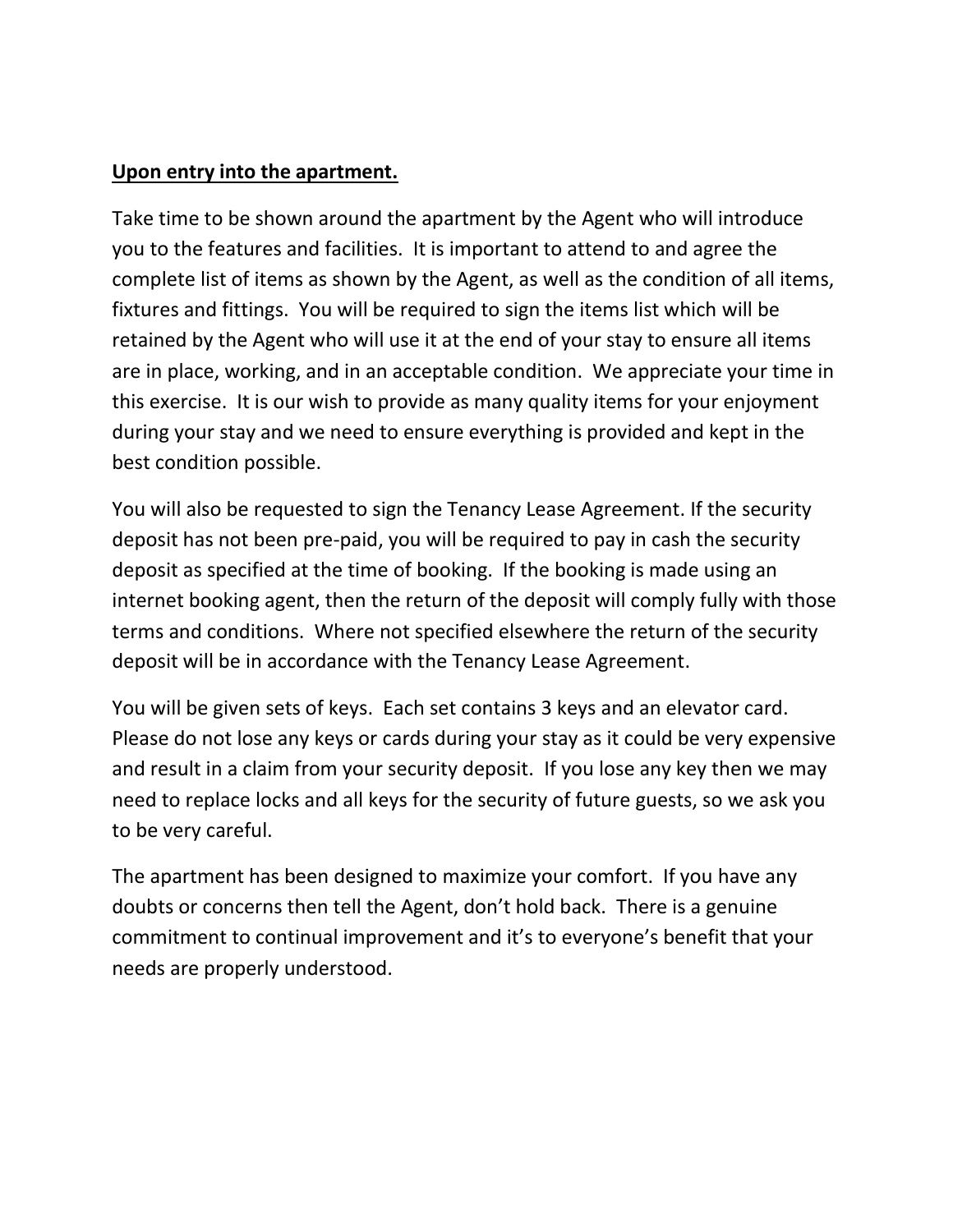## **End of your stay.**

Be prepared, please put away neatly all utensils and components, it will make departure run much smoother.

Check everywhere that you are not leaving any belongings behind. Check wardrobes and draws in beds under pillows, in bathrooms and everywhere in the lounge, behind and under all furniture.

The oven and microwave should both be empty of any food and their trays in clean condition. All food should be removed from the fridge and freezer. If any items do remain, just let the Agent know before you leave.

Leave the Fridge switched on. Leave all the fuse box switches in their normal positions; i.e. do not switch anything off, unless instructed otherwise.

To save time have ready to handover at the end of your stay keys in their original complete sets.

#### **Place ALL NINE! remotes from all rooms on the coffee table in the lounge.**

Please ensure that in the wardrobes there is one complete set of clean dry bedding sheets and covers and towels, as there should have been on your arrival. Feel free to leave recently used linen on the beds and used towels in the bathrooms. The Agent will do the laundry after your departure.

The Agent will need to arrive ahead of time to be sure you are not delayed and there will be some general discussion and you'll be able to provide information about your experiences, and make comments, complaints and recommendations

Important: The Agent will arrive one hour before the time of your departure from the property. This allows plenty of time to finalize paperwork and discussions regarding your experience in the property. It will also allow plenty of time for the Agent to inspect all rooms of the apartment and check that all fixtures and items are in place and in proper condition.